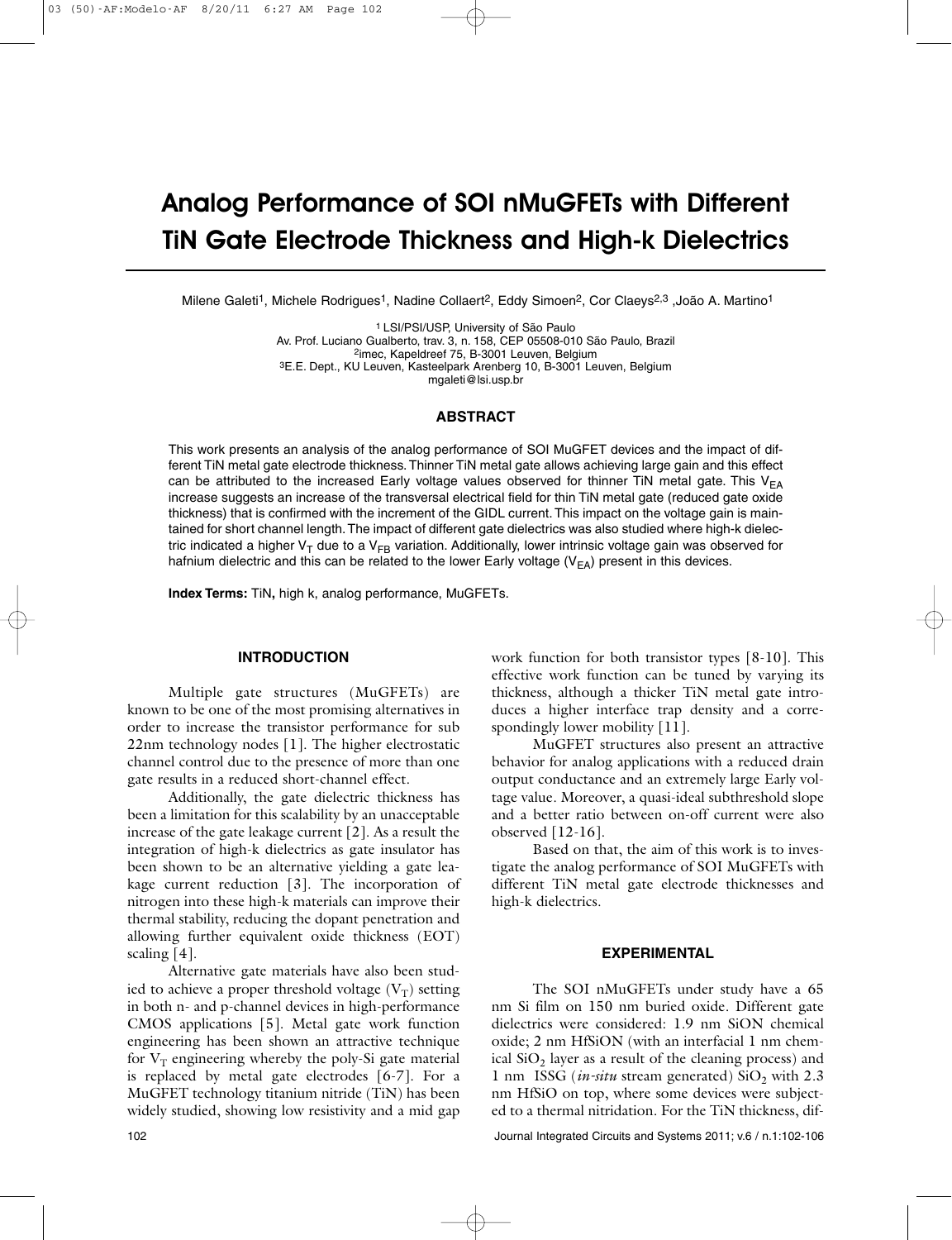**Analog Performance of SOI nMuGFETs with Different TiN Gate Electrode Thickness and High-k Dielectrics** *Galeti, Rodrigues, Collaert, Simoen, Claeys & Martino*

ferent splits were considered: 2 nm (64 ALD cycles), 5 nm (160 ALD cycles) and 10 nm (320 ALD cycles). TiN capped with 100 nm polysilicon was used as a gate electrode. More process details can be found elsewhere [17, 18].

### **EXPERIMENTAL RESULTS AND DISCUSSION**

#### *Effect of the different TiN metal gate thicknesses*

In this section only the impact of the different TiN metal gate thickness was analyzed on MuGFET devices with ISSG  $SiO_2+HfSiO$  as gate oxide.

Figure 1 presents the threshold voltage  $(V_T)$ values extracted by the second derivative method [19]. The results are shown as a function of the channel length corresponding for the different process conditions. As can be seen, a thicker TiN metal gate implies a higher  $V_T$ . Additionally, the devices under study are not disturbed by the short channel effect for an effective channel length larger than  $L_{eff}$ <sup>3</sup> 400 nm for all TiN metal gate thicknesses studied.

The drain-induced barrier lowering DIBL was also extracted (Fig. 1) through the  $V_T$  variation in the linear  $(V_{T1})$  and saturation  $(V_{T2})$  region for  $V_{DS}$ =25mV and  $V_{DS}$ =1.2V. The  $V_{T2}$  was extracted using the current level related with  $V_{T1}$ . As expected, an increase in DIBL with reduced  $L_{\text{eff}}$  is observed, due to the drain bias influence on the potential barrier between source and channel. Thicker TiN metal gates present higher DIBL and this behavior is maintained and even more pronounced for short channel length (this is related with the smaller gate coupling resulting in an increase in  $V_T$  variations with drain bias). This behavior suggests a higher output conductance  $(g_D)$ for devices with thicker TiN metal gate.



**Figure 1.** Extracted threshold voltage and DIBL as a function of the effective channel length for the different TiN metal gate thicknesses.

Journal of Integrated Circuits and Systems 2011; v.6 / n.1:102-106 103



**Figure 2.** Gate to channel capacitance (C<sub>GC</sub>) as a function of the gate voltage for different TiN metal gate thickness.

In order to explain this threshold voltage variation with the increase in the TiN metal gate thickness, the gate to channel capacitance  $(C_{\text{GC}})$  as a function of the gate voltage curves was measured, enabling EOT extraction as presented in Fig. 2. Larger EOT (lower  $C_{GC}$ ) is observed for thicker TiN metal gate (10 nm).

This phenomenon is related to a reaction between the higher concentration of oxygen atoms  $(O<sub>2</sub>)$  (generated during the ALD process) and the interfacial layer (IL) re-growing during the spike annealing. The TEM picture of Fig. 3 clearly shows this IL increase [17,20].

Another important issue that we observed in our previous work [21] is an enhanced flatband voltage  $(V_{FR})$  in devices with a thicker TiN metal gate. This phenomenon is related to a workfunction variation with the TiN metal gate thickness increase.

Figure 4 presents the drain current curve as a function of the gate voltage overdrive under saturation condition  $V_{DS}=1.2$  V. The curve region under negative gate voltage is dominated by a component of the off-state leakage current, well-known as gateinduced drain leakage (GIDL) current [22]. From Fig. 4 it is possible to see that a thicker TiN metal gate results in a lower GIDL current.



**Figure 3**. TEM picture for devices with a different TiN gate electrode thickness corresponding with (left) 2 nm and (right) 5 nm [17].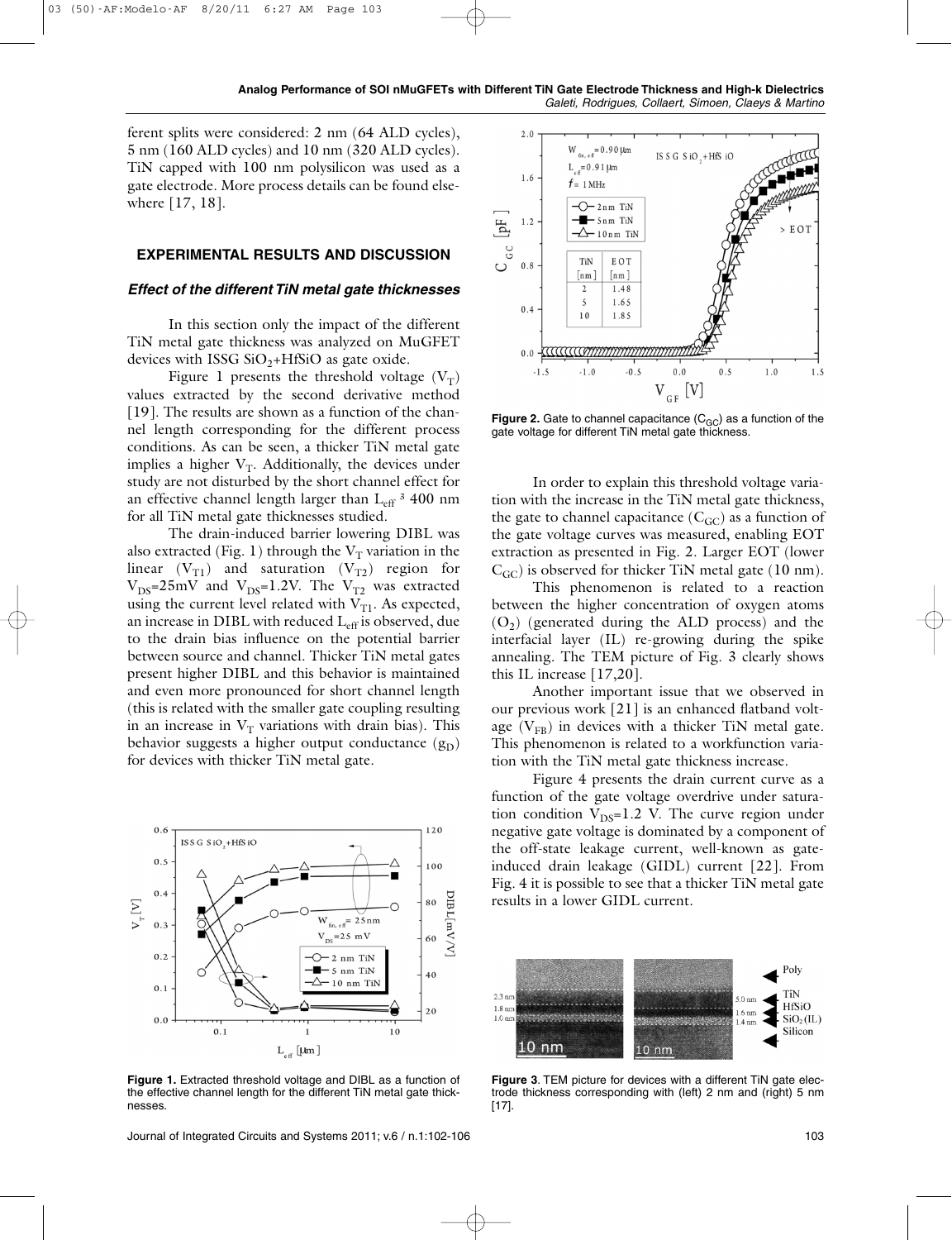



**Figure 4.** Drain current as a function of the  $V_{GF} - V_T$  for  $V_{DS} = 1.2$ V, L<sub>eff</sub>=910 nm and different TiN metal gate thicknesses.

The GIDL current density can be modeled by equation (1) where A is a pre-exponential parameter, B (typically 23–70 MV/cm) is a physics-based exponential parameter and  $E<sub>s</sub>$  is the transverse electric field at the surface [22]. Based on this it is clear to observe the impact of  $V_{FB}$  and  $T_{OX}$  on the transverse electric field. As discussed before, for an increase of the TiN metal gate thickness an increase of gate oxide thickness is observed and therefore a reduction of the gate capacitance. This variation in gate oxide thickness reduces the transversal electric field and as a consequence a lower GIDL current is observed for a thicker metal gate in Fig. 4.

$$
J_{GIDL} = A \cdot E_s \cdot \exp(-B/E_s)
$$
 (1)

$$
E_S = (V_{DG} - V_{FB} - 1.2) / (3 \cdot T_{OX})
$$
 (2)

The electric field variation for devices with different TiN metal gate thickness can also be observed through the Early voltage  $(V_{EA})$  values that are presented in Table I.  $V_{EA}$  was extracted at  $V_{DS} = 1.2$  V and a gate voltage overdrive ( $V_{GT} = V_{GF} - V_T$ ) of 200 mV on devices with different channel lengths and a narrow fin  $(W_{fin} = 25$  nm) ensuring a fully depleted operation. One can observe a reduction in the  $V_{EA}$ when the effective channel length shrinks as reported earlier for FinFET devices [13-14]. Furthermore, a thicker metal gate for the same  $L_{\text{eff}}$  leads to a reduction in  $V_{EA}$  and this behavior is in agreement with the larger DIBL (increased  $g_D$ ) observed before. These observations can also be related to the increase of gate oxide thickness for a thicker metal gate that reduces the transversal electric field influence on the drain current, emphasizing more the horizontal electric field contribution and consequently decreasing  $V_{EA}$ .

**Table I.** V<sub>EA</sub> extracted for the different TiN metal gate thicknesses and channel lengths

|                    | ້        |          |           |
|--------------------|----------|----------|-----------|
| $L_{\rm eff}$ [µm] | 2 nm TiN | 5 nm TiN | 10 nm TiN |
| 9.91               | 2636.0   | 688.0    | 508.0     |
| 0.91               | 189.0    | 82.0     | 38.0      |
| 0.41               | 79.0     | 46.0     | 17.0      |
| 0.16               | 17.6     | 13.3     | 11.8      |
| 0.06               | 3.8      | 4.1      | 2.6       |

The impact of the effective channel length on the intrinsic gain  $(A_v = V_{EA} * g_m / I_{DS})$  was also analyzed (Figure 5) showing a reduction with  $L_{\text{eff}}$  as expected. Higher  $A_V$  is observed for thinner TiN metal gate electrodes for the studied range of channel length.



**Figure 5.** Calculated intrinsic gain as a function of the channel length for the different TiN gate electrode thicknesses at  $V_{DS}=1.2$ V and  $V_{GT}$ =200 mV.

## *Effect of the different gate dielectric*

This section presents an analysis of the analog behavior of MuGFET devices with different gate dielectric and 5 nm of TiN as metal gate deposited by MOCVD.

A summary of the  $V_T$  behavior is presented in Fig. 6 as a function of the effective channel width. Higher  $V_T$  is observed for the HfSiON dielectric and this is related with the increased  $V_{FB}$  [23] even for a reduced EOT, as shown in the inset of Fig. 6. This small EOT observed for HfSiON can be related to the larger dielectric constant observed for these devices [24].

The Early voltage  $(V_{EA} = I_D / g_D)$  was also extracted from the output conductance  $(g_D)$  at a gate voltage overdrive ( $V_{GT} = V_{GF} - V_T$ ) of 200 mV for the different gate dielectrics and TiN deposited by MOCVD, as shown in Figure 7.

Reduced  $V_{EA}$  is observed for the hafnium dielectric and this phenomenon can be related to a smaller transverse electric field (Equation 2) influence on the drain current, emphasizing the horizontal electric field contribution. This lower  $E<sub>S</sub>$  is related to the higher  $V<sub>FR</sub>$ and slightly higher physical gate dielectric thickness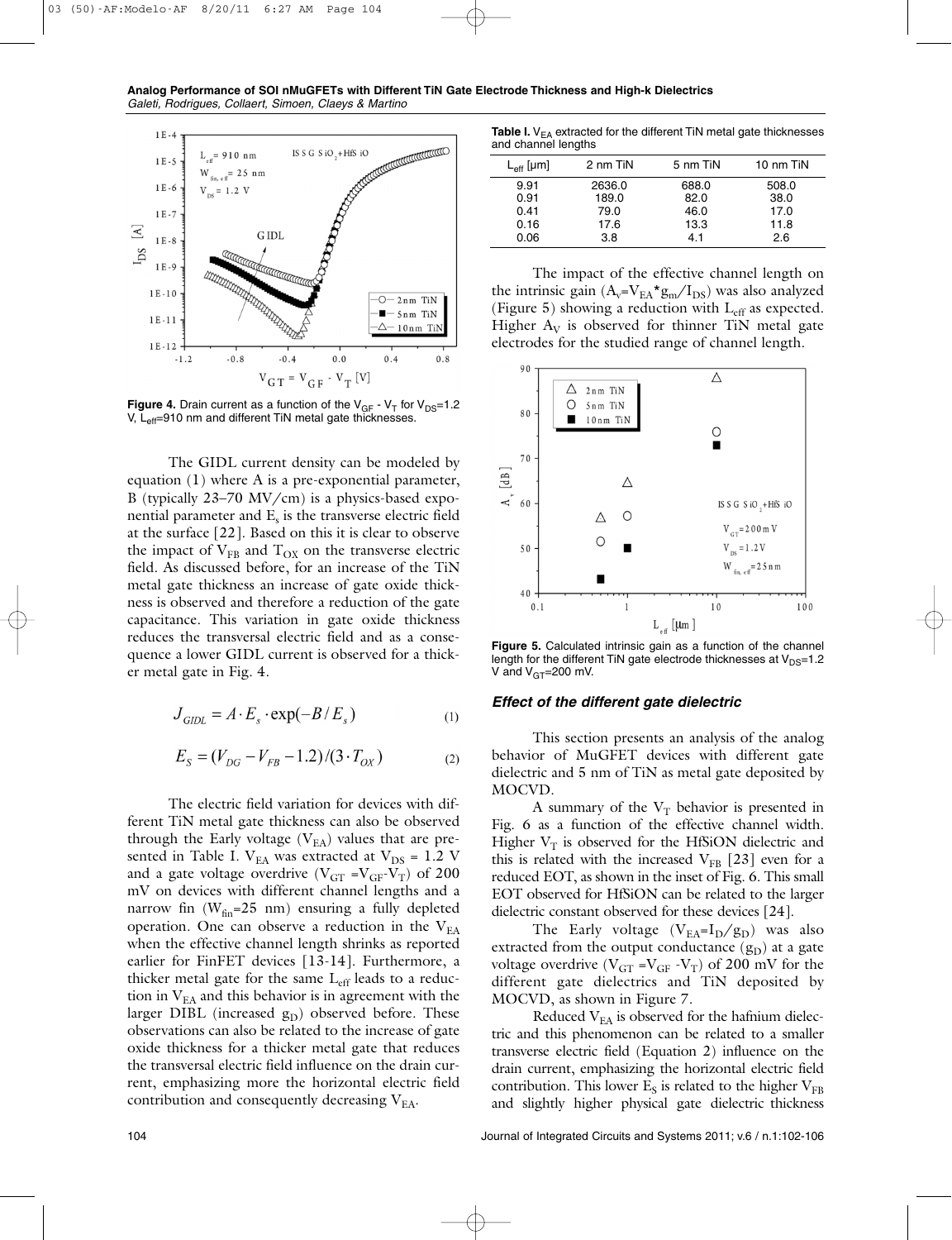



**Figure 6.** Threshold voltage as a function of W<sub>fin</sub> for the different gate dielectrics.



**Figure 7.** Extracted  $V_{EA}$  ( $V_{GT}$ =200mV) and GIDL ( $V_{GT}$ = - 600mV) as a function of  $W_{fin}$  for the different gate dielectric at  $V_{DS}=0.5V$ .

observed for the HfSiON (see note above) dielectric. This behavior can be seen in Fig. 7 through the gateinduced drain leakage (GIDL) current extracted at a saturation condition. As a result, lower GIDL is observed for a hafnium dielectric than for SiON. However, lower VEA and GIDL are observed for the ISSG  $SiO<sub>2</sub>+HfSiON$  gate stack when compared with the chemical  $SiO_2+HfSiON$  dielectric, but this is related to a higher gate oxide thickness for ISSG  $SiO<sub>2</sub>+HfSiON$ .

Finally, the device intrinsic voltage gain  $(A_v = V_{EA} * g_m / I_{DS})$  has been extracted and is presented as a function of the fin width at  $V_{DS}=0.5$  V and  $V_{GT}$ =200 mV in strong inversion (Fig. 8). A SiON dielectric gives a higher  $A_V$  due to the increased  $V_{EA}$ and mobility (higher transconductance). For both hafnium dielectrics, even for the reduced transconductance observed for HfSiON, a higher  $A_V$  is seen thanks to the improved  $V_{EA}$ .

The noise spectra versus frequency (Fig. 9) are typically of the  $1/f<sup>g</sup>$  type for all the cases. It is clear that from a noise perspective the gate dielectric with ISSG  $SiO<sub>2</sub>$  as interfacial layer yields a lower noise.



**Figure 8.** Calculated intrinsic gain as a function of W<sub>fin</sub> for the dif-<br>ferent gate dielectrics at V<sub>DS</sub>=0.5 V and V<sub>GT</sub>=200 mV



**Figure 9.** Noise spectral density versus frequency for the different gate dielectrics.

#### **CONCLUSIONS**

In summary, we demonstrated that metal gate work function engineering by considering different TiN thicknesses can impact the analog performance of SOI nMuGFETs. It was shown that a thinner TiN metal gate results in a higher intrinsic gain mainly due to the larger Early voltage values. The reduced gate oxide thickness reported for thinner TiN resulted in a higher transverse electric field, causing a  $V_{EA}$  increase. This phenomenon can be verified through the GIDL current that showed an increase for reduced TiN metal gate thickness. Shorter channel lengths with thicker TiN presented a higher DIBL which resulted in a higher output conductance. Different gate dielectrics were also analyzed and a high-k dielectric showed a lower intrinsic voltage gain when compared with a SiON insulator. This was assigned to a lower  $V_{EA}$  obtained due to the higher  $V_{FB}$ . A dielectric with a silicon oxide as interfacial layer before the hafnium deposition presents the poorest gain but has a lower 1/f noise.